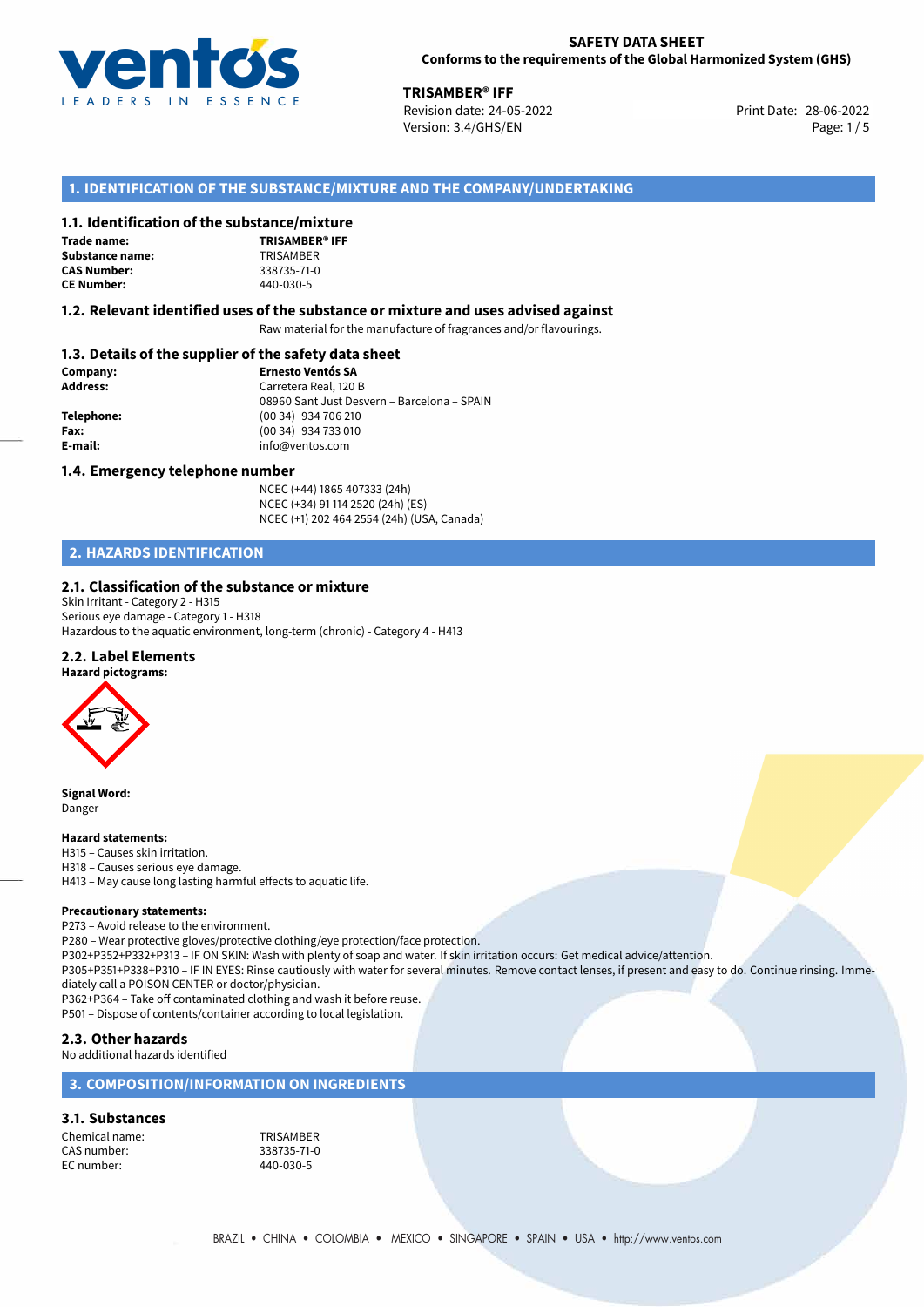

28-06-2022 **TRISAMBER® IFF** Revision date: 24-05-2022 Version: 3.4/GHS/EN Page: 2 / 5

#### **Hazardous constituents:**

| <b>Chemical Name</b> | % (w/w)   | <b>CAS No</b><br><b>EC No</b> | <b>Classification according to GHS</b>                                                                                                                       |
|----------------------|-----------|-------------------------------|--------------------------------------------------------------------------------------------------------------------------------------------------------------|
| <b>TRISAMBER</b>     | $\geq$ 50 | 338735-71-0<br>440-030-5      | Skin Irritant - Category 2 - H315<br>Serious eye damage - Category 1 - H318<br>Hazardous to the aquatic environment, long-term (chronic) - Category 4 - H413 |

[See the full text of the hazard statements in section 16.](#page-4-0)

### **3.2. Mixtures**

Not applicable.

# **4. FIRST-AID MEASURES**

# **4.1. Description of necessary first aid measures**

| Ingestion:    | Rinse mouth with water.                                                                                               |
|---------------|-----------------------------------------------------------------------------------------------------------------------|
|               | Obtain medical advice.                                                                                                |
|               | Keep at rest. Do not induce vomiting.                                                                                 |
| Eye contact:  | In case of contact with eyes, rinse immediately with plenty of water for at least 15 minutes and seek medical advice. |
| Inhalation:   | Remove person to fresh air and keep at rest.                                                                          |
|               | Seek immediate medical advice.                                                                                        |
| Skin contact: | Take off immediately all contaminated clothing.                                                                       |
|               | Thoroughly wash affected skin with soap and water.                                                                    |
|               | Seek medical attention if symptoms persist.                                                                           |

# **4.2. Most important symptoms and effects, both acute and delayed**

No information available.

# **4.3. Indication of any immediate medical attention and special treatment needed**

No information available.

# **5. FIRE-FIGHTING MEASURES**

# **5.1. Extinguishing Media**

Water spray, carbon dioxide, dry chemical powder or appropriate foam. For safety reasons do not use full water jet.

## **5.2. Special hazards arising from the substance or mixture**

Known or Anticipated Hazardous Products of Combustion: Emits toxic fumes under fire conditions.

#### **5.3. Advice for firefighters**

High temperatures can lead to high pressures inside closed containers. Avoid inhalation of vapors that are created. Use appropriate respiratory protection. Do not allow spillage of fire to be poured into drains or watercourses. Wear self-contained breathing apparatus and protective clothing.

# **6. ACCIDENTAL RELEASE MEASURES**

#### **6.1. Personal precautions, protective equipment and emergency procedures**

Evacuate surronding areas. Ensure adequate ventilation. Keep unnecessary and unprotected personnel from entering. Do not breathe vapor/spray. Avoid contact with skin and eyes. Information regarding personal protective measures: see section 8.

#### **6.2. Environmental precautions**

To avoid possible contamination of the environment, do not discharge into any drains, surface waters or groundwaters.

#### **6.3. Methods and materials for containment and cleaning up**

Cover with an inert, inorganic, non-combustible absorbent material (e.g. dry-lime, sand, soda ash). Place in covered containers using non-sparking tools and transport outdoors. Avoid open flames or sources of ignition (e.g. pilot lights on gas hot water heater). Ventilate area and wash spill site after material pickup is complete.

#### **6.4. Reference to other sections**

Information regarding exposure controls, personal protection and disposal considerations can be found in sections 8 and 13.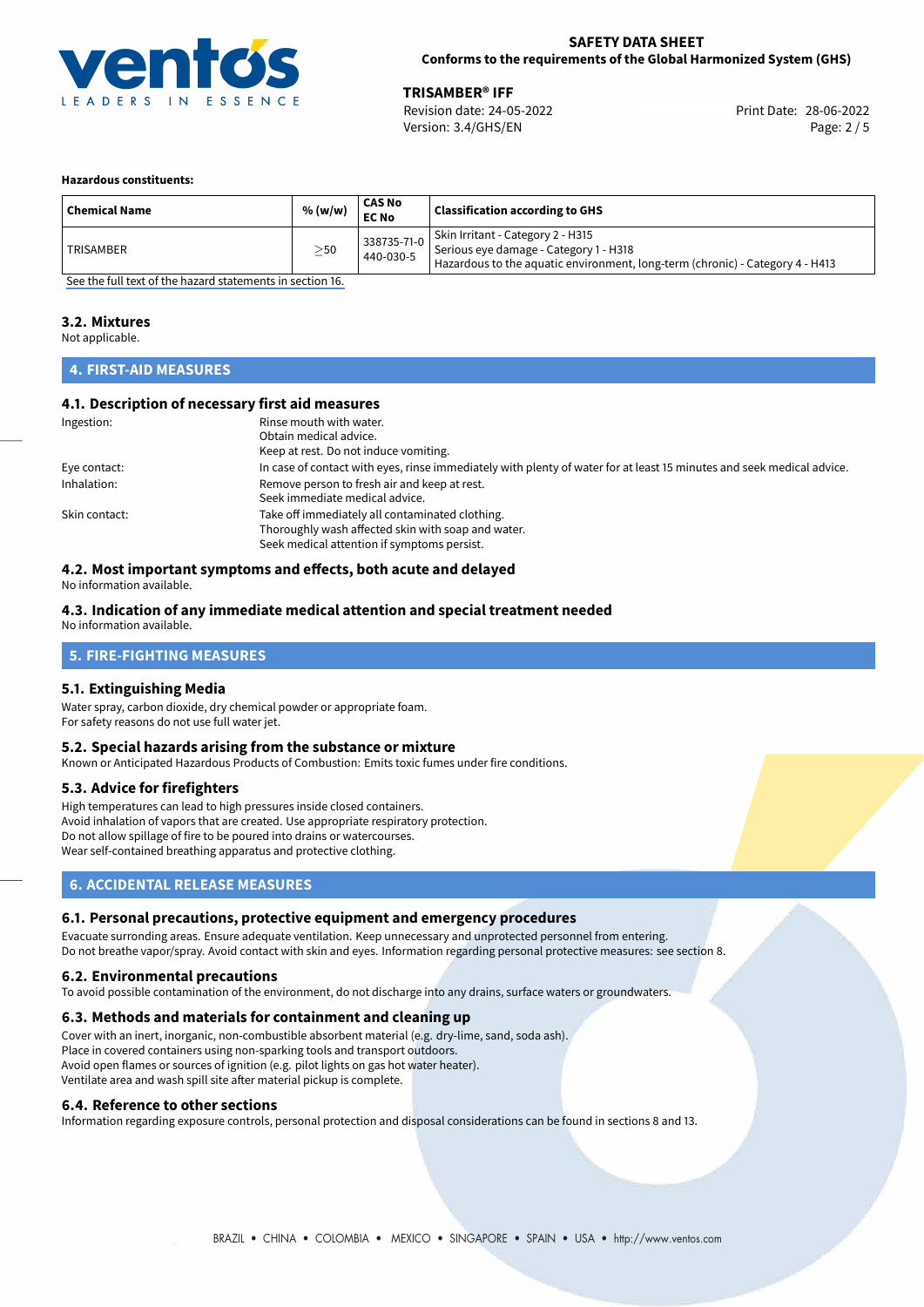

28-06-2022 **TRISAMBER® IFF** Revision date: 24-05-2022 Print Date: Version: 3.4/GHS/EN Page: 3 / 5

# **7. HANDLING AND STORAGE**

# **7.1. Precautions for safe handling**

Do not store or handle this material near food or drinking water. Do not smoke. Avoid contact with the eyes, skin and clothing. Wear protective clothing and use glasses. Observe the rules of safety and hygiene at work. Keep in the original container or an alternative made from a compatible material.

# **7.2. Conditions for safe storage, including any incompatibilities**

Store in tightly closed and preferably full containers in a cool, dry and ventilated area, protected from light. Keep away from sources of ignition (e.g. hot surfaces, sparks, flame and static discharges). Keep away from incompatible materials (see section 10).

# **7.3. Specific end use(s)**

No information available.

**8. EXPOSURE CONTROLS AND PERSONAL PROTECTION**

# **8.1. Control parameters**

Components with occupational exposure limits: None known.

#### **8.2. Exposure controls**

Measures should be taken to prevent materials from being splashed into the body. Provide adequate ventilation, according to the conditions of use. Use a mechanical exhaust if required.

### **8.3. Individual protection measures, such as personal protective equipment**

| Eye/Face protection:             | Chemical safety goggles are recommended. Wash contaminated goggles before reuse.                                                            |
|----------------------------------|---------------------------------------------------------------------------------------------------------------------------------------------|
| Hand Protection:                 | Chemical-resistant gloves are recommended. Wash contaminated gloves before reuse.                                                           |
| Body protection:                 | Personal protective equipment for the body should be selected based on the task being performed and the risks<br>involved.                  |
| Respiratory Protection:          | In case of insufficient ventilation, use suitable respiratory equipment.                                                                    |
| Environmental exposure controls: | Emissions from ventilation or process equipment should be checked to ensure they comply with environmental<br>protection legislation.       |
|                                  | In some cases, filters or engineering modifications to the process equipment will be necessary to reduce emissions to<br>acceptable levels. |
|                                  |                                                                                                                                             |

# **9. PHYSICAL AND CHEMICAL PROPERTIES**

# **9.1. Information on basic physical and chemical properties**

| Appearance:                            | Liquid                     |
|----------------------------------------|----------------------------|
| Colour:                                | Conforms to standard       |
| Odour:                                 | Conforms to standard       |
| Odour theshold:                        | Not determined             |
| pH:                                    | Not determined             |
| Melting point/freezing point:          | Not determined             |
| Boling point/boiling range (°C):       | $295^{\circ}$ C            |
| Flash point:                           | 94 $^{\circ}$ C            |
| Evaporation rate:                      | Not determined             |
| Flammability:                          | Not determined             |
| Lower flammability/Explosive limit:    | Not determined             |
| Upper flammability/Explosive limit:    | Not determined             |
| Vapour pressure:                       | Not determined             |
| Vapour Density:                        | Not determined             |
| Density:                               | $0,93-0,94$ g/mL (20°C)    |
| Relative density:                      | $0,93 - 0,94(20^{\circ}C)$ |
| Water solubility:                      | <b>INSOLUBLE IN WATER</b>  |
| Solubility in other solvents:          | <b>SOLUBLE IN ETHANOL</b>  |
| Partition coefficient n-octanol/water: | LOG P > 6,2                |
| Auto-ignition temperature:             | Not determined             |
| Decomposition temperature:             | Not determined             |
| Viscosity, dynamic:                    | Not determined             |
| Viscosity, kinematic:                  | Not determined             |
| Explosive properties:                  | Not determined             |
| Oxidising properties:                  | <b>NONE EXPECTED</b>       |
|                                        |                            |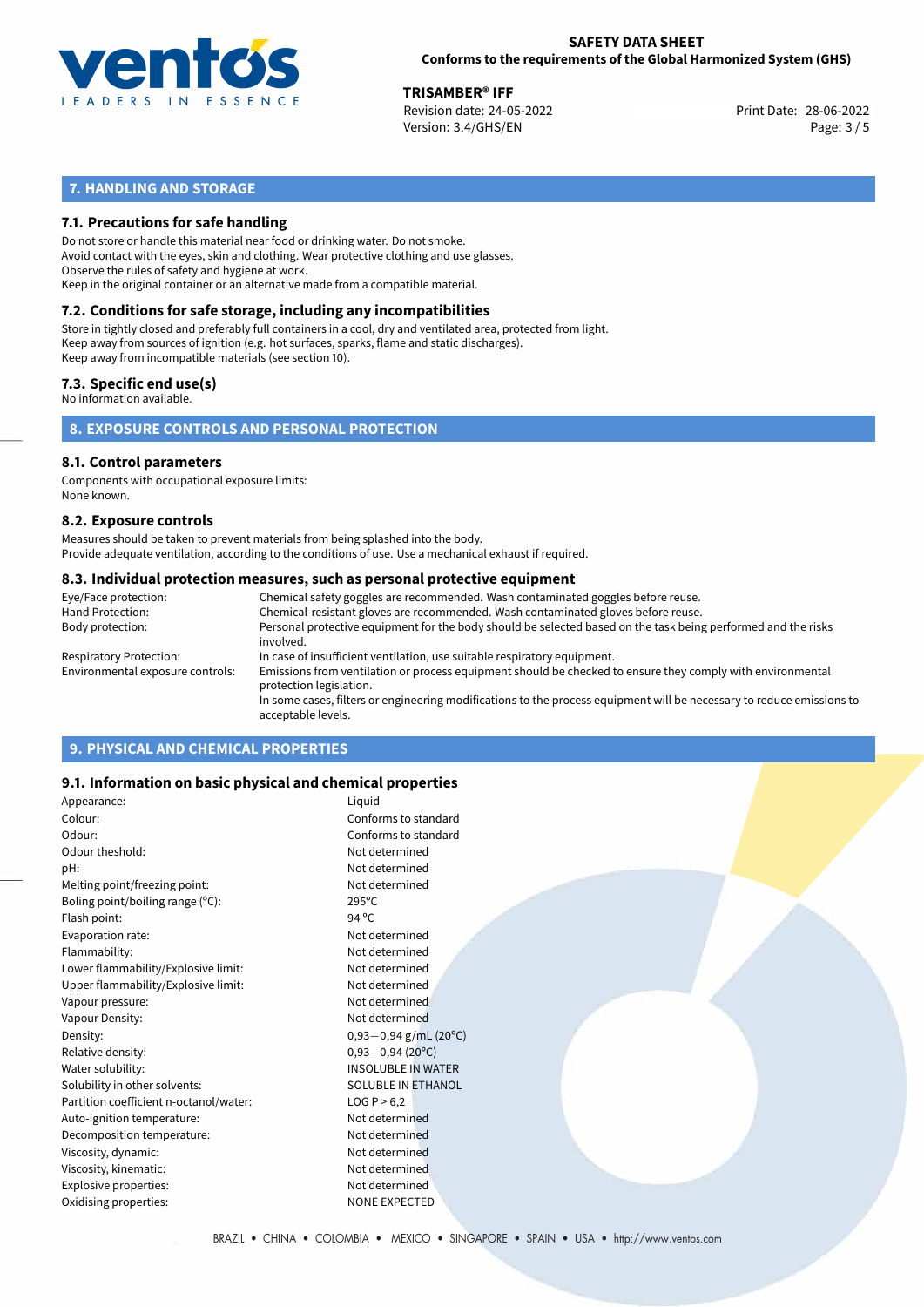

28-06-2022 **TRISAMBER® IFF** Revision date: 24-05-2022 Version: 3.4/GHS/EN Page: 4 / 5

# **10. STABILITY AND REACTIVITY**

## **10.1. Reactivity**

No hazardous reactions if stored and handled as prescribed/indicated.

### **10.2. Chemical stability**

The product is stable if stored and handled as prescribed/indicated.

#### **10.3. Possibility of hazardous reactions**

No hazardous reactions if stored and handled as prescribed/indicated.

### **10.4. Conditions to Avoid**

Conditions to Avoid: Excessive heat, flame or other ignition sources.

### **10.5. Incompatible materials**

Avoid contact with strong acids and bases and oxidizing agents.

#### **10.6. Hazardous decomposition products**

During combustion may form carbon monoxide and unidentified organic compounds.

# **11. TOXICOLOGICAL INFORMATION**

| <b>Acute toxicity</b>             | Based on the data available, the criteria for classification are not met. |  |  |  |
|-----------------------------------|---------------------------------------------------------------------------|--|--|--|
|                                   | Experimental/calculated data:                                             |  |  |  |
|                                   | LD50(acute/oral) : $>$ 2500 mg/kg. (Rat).                                 |  |  |  |
|                                   | LD50 (acute/dermal) : > 2000 mg/kg. (Rat).                                |  |  |  |
| <b>Skin corrosion/irritation</b>  | Causes skin irritation.                                                   |  |  |  |
|                                   | Experimental/calculated data:                                             |  |  |  |
|                                   | Skin irritation : Irritant. (Rabbit).                                     |  |  |  |
| Serious eye damage/irritation     | Causes serious eye damage.                                                |  |  |  |
| Respiratory or skin sensitisation | Based on the data available, the criteria for classification are not met. |  |  |  |
|                                   | Experimental/calculated data:                                             |  |  |  |
|                                   | Skin sensitization : Non-sensitizing. (Guinea pig).                       |  |  |  |
| <b>Germ cell mutagenicity</b>     | Based on the data available, the criteria for classification are not met. |  |  |  |
| Carcinogenicity                   | Based on the data available, the criteria for classification are not met. |  |  |  |
| <b>Reproductive toxicity</b>      | Based on the data available, the criteria for classification are not met. |  |  |  |
| <b>STOT-single exposure</b>       | Based on the data available, the criteria for classification are not met. |  |  |  |
| <b>STOT-repeated exposure</b>     | Based on the data available, the criteria for classification are not met. |  |  |  |
| <b>Aspiration hazard</b>          | Based on the data available, the criteria for classification are not met. |  |  |  |

# **12. ECOLOGICAL INFORMATION**

## **12.1. Toxicity**

# **Assessment:**

May cause long lasting harmful effects to aquatic life. **Experimental/calculated data:**

- $\cdot$  Toxicity for fish: LC50 (96h) : > 0,490 mg/L.
- · Toxicity for aquatic invertebrates: EC50 (48h) : > 0,310 mg/L.
- $\cdot$  Toxicity for algae: ErC50 (72h) : > 1,900 mg/L.

# **12.2. Persistence and degradability**

Biodegradation : 0 %.

### **12.3. Bioaccumulative potential**

No information available.

### **12.4. Soil mobility**

No information available.

#### **12.5. Other adverse effects**

See also sections 6, 7, 13 and 15 Do not allow to get into waste water or waterways.

# **13. DISPOSAL CONSIDERATIONS**

#### **13.1. Waste treatment methods**

Dispose of in accordance with national and local environmental regulations.